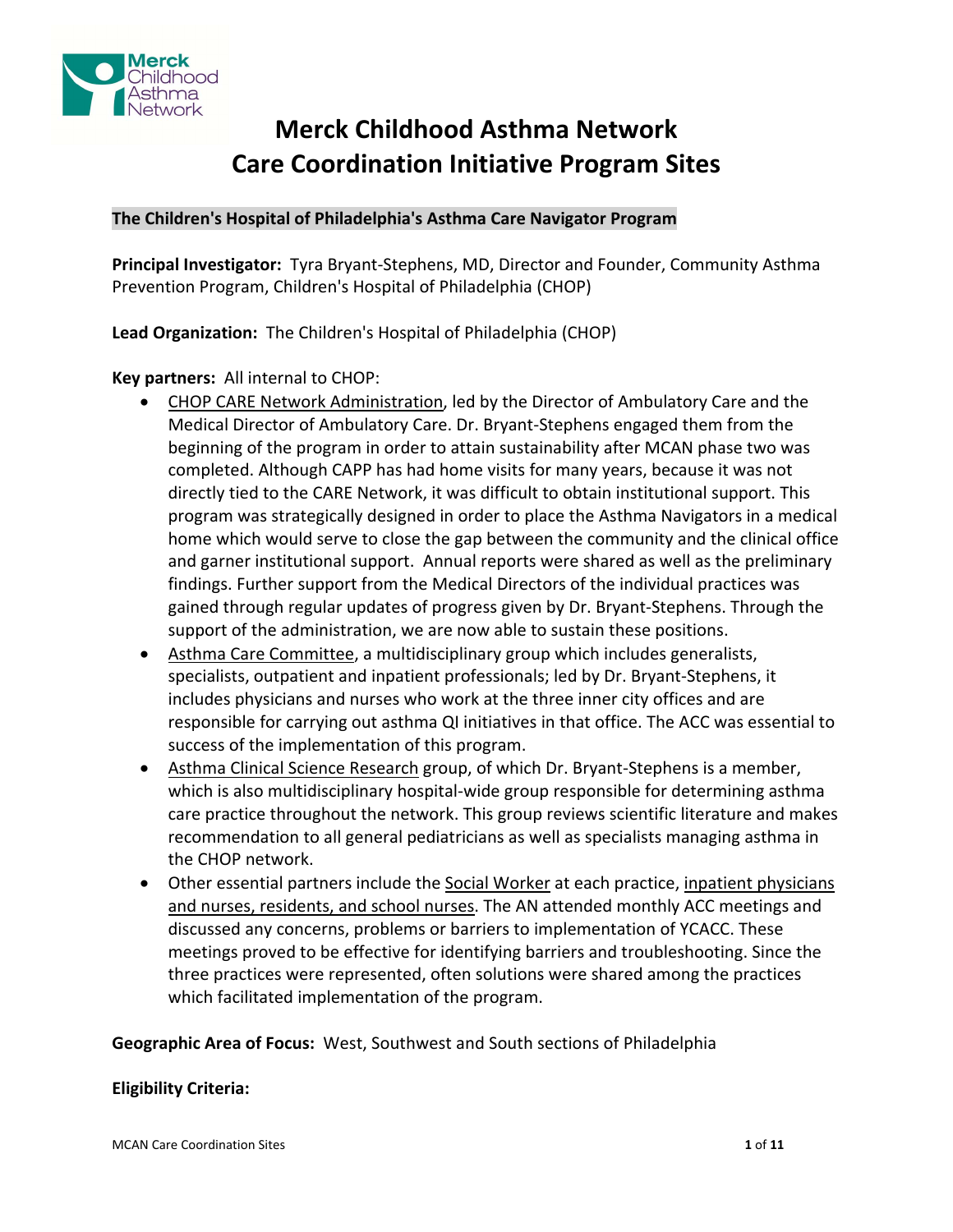- 1. 10‐17 years of age at the time of enrollment;
- 2. have a diagnosis of moderate to severe persistent asthma;
- 3. either one asthma related inpatient admission or two asthma related emergency department visits 12 months prior to enrollment;
- 4. prescribed an inhaled corticosteroid;
- 5. medical assistance (Medicaid) as primary health insurance
- 6. have a primary care physician at one of the three urban primary care practices within the CHOP Care Network.
- 7. English as primary language of caregiver

# **How families were recruited/enrolled:**

- retrieved a daily asthma inpatient census report that provided information on patients who were admitted to the hospital for acute asthma exacerbations.
- Emergency department (ED) physicians and nursing staff were asked to refer patients who presented in the ED for asthma flares to the program.
- CAPP also received referrals from primary care providers and clinical staff from each of the 3 urban primary care centers within the CHOP Care Network either by email, EPIC messages, and/or phone calls to the asthma navigators or program manager.
- After the first year of study related activities, CAPP opened the referral base to include community referrals, particularly receiving referrals from school nurses and daycare providers.

# **Participants**

- **Targeted to enroll:** 270
- **Enrolled:** 255
- **Completed follow‐up:** 255
- **Race: 93.4% African American**
- **Age:** 4.97 years (±3.5)
- **Sex:** 64.8% male
- **Income level:** (all eligible for Medicaid)

# **Description of Asthma Care Coordinators and number on project:**

- 2 Asthma Navigators: Charmane Braxton and Carmen Perez
- Community Health Workers with 7‐10 years' experience in in‐home asthma education
- Asthma Health Care Navigators (AHCNs) observe the home, communicate the social context of the family to the providers and provide support and resources for families of high risk children with asthma.

**Brief history of program:** This program was built upon seventeen years of experience that the CAPP program has with utilizing community health workers and training primary care providers. The YCCAC program was implemented in three Children of Philadelphia inner city practices located in three of the highest areas of asthma prevalence in the city (Bryant‐Stephens et al. J Asthma 2012).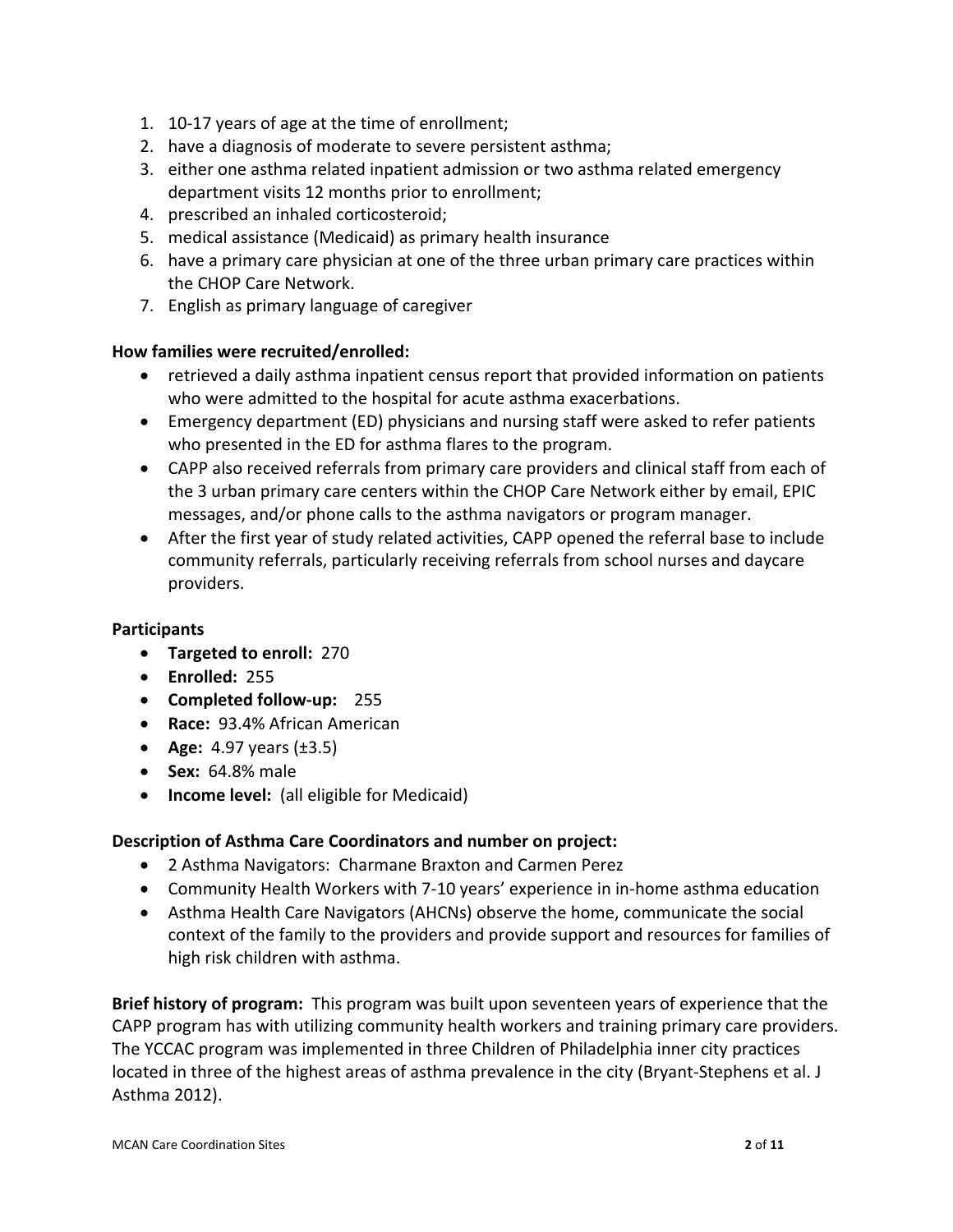The goal of the You Can Control Asthma Navigator Program was to study the effectiveness of an integrated Asthma Health Care Navigator (AN) model into inner city primary care practices which already incorporates best practices into their management of low-income and minority children with asthma. We hypothesize that the combination of two evidence‐based models, *Yes We Can* and Patient Navigators into the "You Can Control Asthma" care coordination program, will result in a program which will improve care, reduce barriers to asthma care and improve caregiver satisfaction with asthma care.

**Rationale:** Due to the high prevalence of asthma in the CHOP PCC's and the lack of follow-up after hospital and emergency room visits, the primary outcome for this program was to increase follow‐up visits. Our rationale is that if asthma navigators are able to connect with the caregivers to understand and address barriers to optimized care, their children would have less asthma exacerbations, better quality of life and improved satisfaction with the health care system.

# **GOALS AND OBJECTIVES**

- Identify high-risk children with asthma and enroll in care coordination program
- Implement the Asthma Care Navigator Program care coordination model within four medical practices
- Improve asthma control and reduce asthma services utilization in target population
- Improve caregiver and patient's self-management skills
- Connect caregivers with resources needed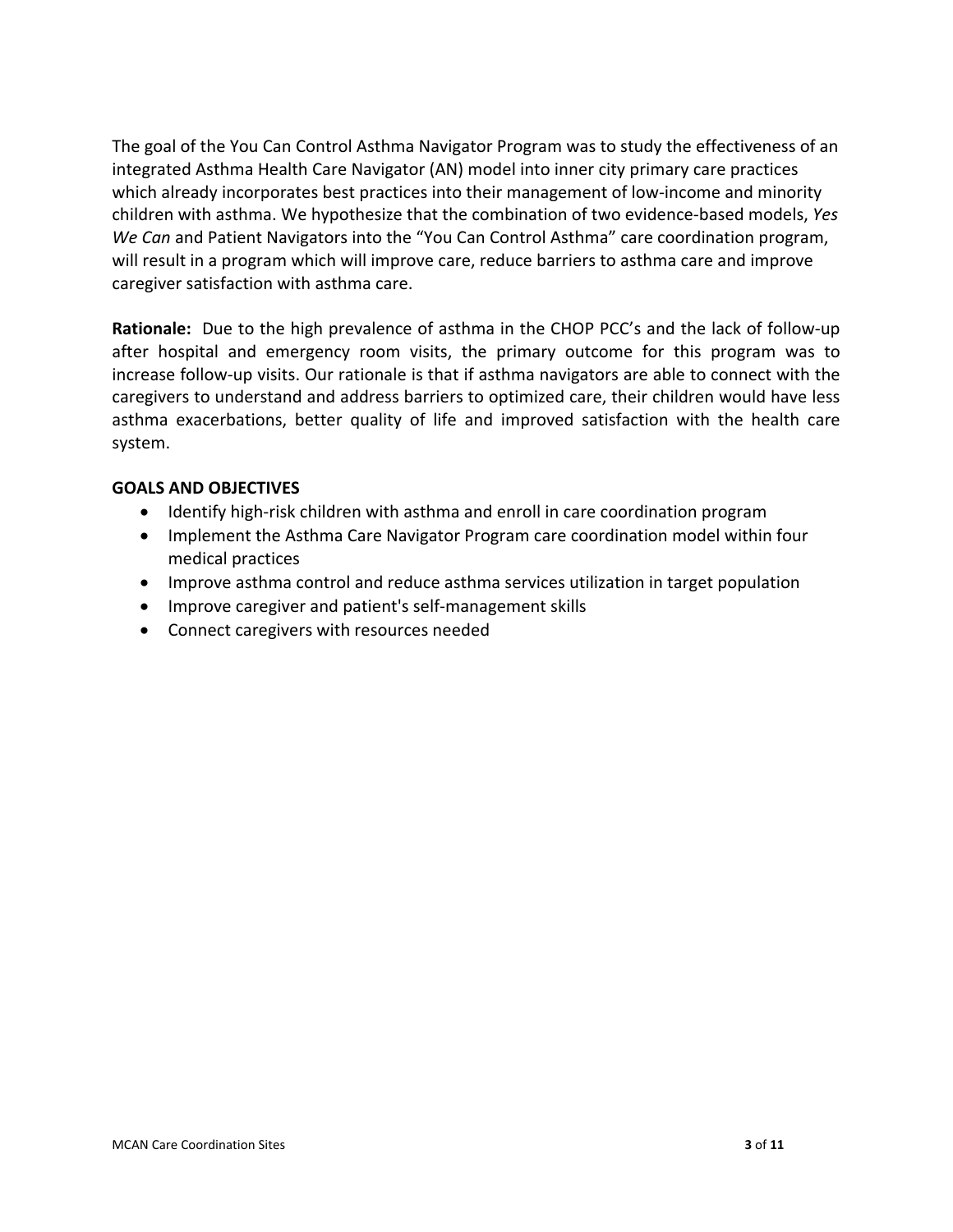# **Los Angeles Unified School District Asthma Program**

**Principal Investigator:** Kimberly Uyeda, MD, MPH, Director, Student Medical Services, Community Partnerships and Medi‐Cal Programs, Los Angeles Unified School District

**Lead Organization:** Los Angeles Unified School District: Student Medical Services and District Nursing Services

# **Key partners:**

- The Los Angeles County + University of Southern California Breathmobile
- Clinic (LACUSC) Breathmobile
- The Los Angeles Unified School District, School Nurses

**Geographic Area of Focus:** The Los Angeles Unified School District (LAUSD) is the second largest public school district in the nation serving more than 650,000 K‐12th grade students, in over 850 schools. LAUSD covers an area of 710 square miles that includes the entire City of Los Angeles and 26 other cities and unincorporated areas.

**Eligibility Criteria:** The criteria to refer a student to the Asthma Program for intervention include one or more of the following:

- Ten or more days of school absences related to asthma
- Student recently in the emergency room related to asthma symptoms
- Recently discharged from the hospital due to asthma
- Recently diagnosed with asthma
- Parent request for asthma information
- Student makes frequent Health Office visits to take asthma inhaler without relief of asthma symptoms

Those targeted for the care coordination program include all of the following:

- Pre-school and school-age children and youth (generally 4-18 years old) and their parents/family
- Reside in LAUSD school boundaries
- Diagnosed or experiencing symptoms of asthma
- ACT score of 19 or below

# **How families were recruited/enrolled:**

Students for the program were identified through existing school district health information and referrals from school nurses (78.5%), attendance counselors (9.6%), Parents (4.7%), School District Doctors (1.8%), the Breathmobile (mobile asthma clinic; 1.8%), School Principal (1.2%), PE teachers (0.2%), and other school staff (2.3%) when a child presented with symptoms suggesting asthma. Students for identification and referral met one or more of the following inclusion criteria; 1) 10 or more absences due to asthma, 2) recent use of emergency room or hospitalization due to asthma, 3) inability to participate in school curriculum due to asthma, 4) referral for assistance in asthma medication management, 5) other indication of a need for asthma‐specific health education and assessment, and 6) an ACT score of 19 or less.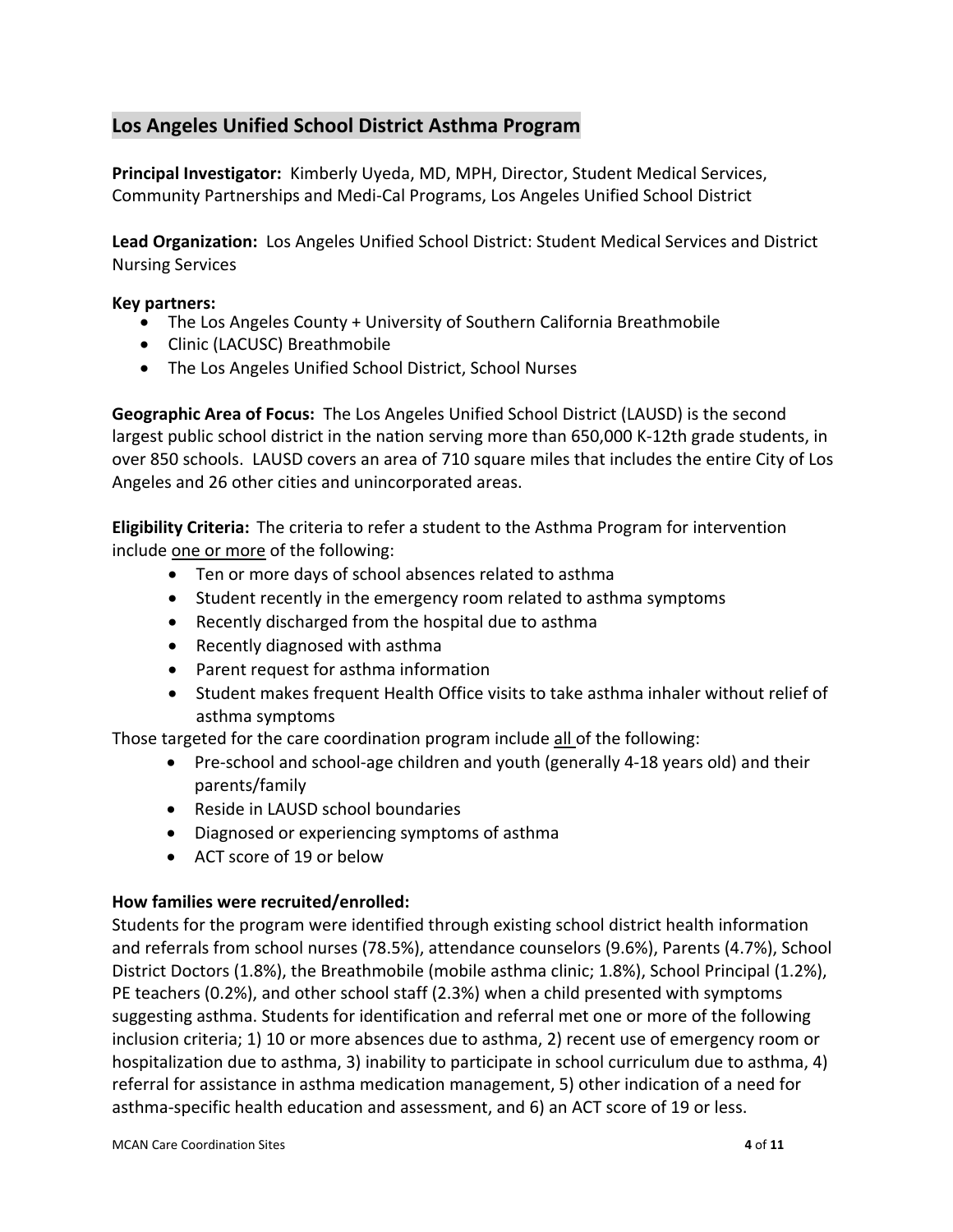Approximately 1,200 referrals were made to the LAUSD Asthma Program from January 5, 2011 through June 20, 2013 and were attempted for enrollment by an asthma nurse. On average, 4 attempts were made to reach the students' caregivers for an initial home visit and baseline measure before a determination was made that they could not be located or interviewed. Approximately 160 of those referred had an ACT score of >19, and therefore were not counted as part of the sample discussed in this evaluation. 512 baselines were collected from January 5, 2011 through June 20, 2013.

# **Participants**

- **Targeted to enroll:** 300 annually (not all stratified into Cross‐site Evaluation group)
- **Enrolled:** 512
- **Completed follow‐up:** 231
- **Race:** 68% Latino; 19% African American
- **Age distribution:** 13% aged 5 or less; 40% 6‐8; 24% 9‐11; 16% 12‐14; 8% 15 or more
- **Sex:** 63% male
- **Income level:** majority are low income

# **Description of Asthma Care Coordinators and number on project:**

- $3-4$
- School nurses

#### **Rationale:**

LAUSD's vision is that every student will receive an education in a safe, caring environment, and every student will be college‐prepared and career‐ready.

Asthma profoundly impacts students, communities and schools in LAUSD. According to the Center for Disease Control and Prevention, 9.3% of children have asthma in the nation. In Los Angeles, the active asthma prevalence among children 5 to 17 years of age is 11.6%, higher than other age groups. While there is no uniform surveillance of asthma prevalence in LAUSD, the District does collect health records with parent‐reported asthma. Approximately 5.4%, or 36,549, school‐age children enrolled in LAUSD are identified as having asthma from parent report. We believe that the prevalence is higher, as previous Los Angeles school‐based screening programs had found a prevalence of 12% for "probable asthma."

In addition, we know there are racial and ethnic disparities among children who suffer from asthma. African‐American children are disproportionately affected with higher rates of asthma, hospitalization and emergency room use. Latino children and youth suffer from higher morbidity and mortality rates compared to White counterparts, but there are significant differences based on Latin country of origin, and as a group they are not as severe as African American counterparts.4 Children who suffer from asthma miss more school days, particularly if the asthma is not well controlled. Supporting other studies that have found this association, we have consistently collected data through the LAUSD Asthma Program that indicates school attendance improves with better control of asthma. While the link between asthma and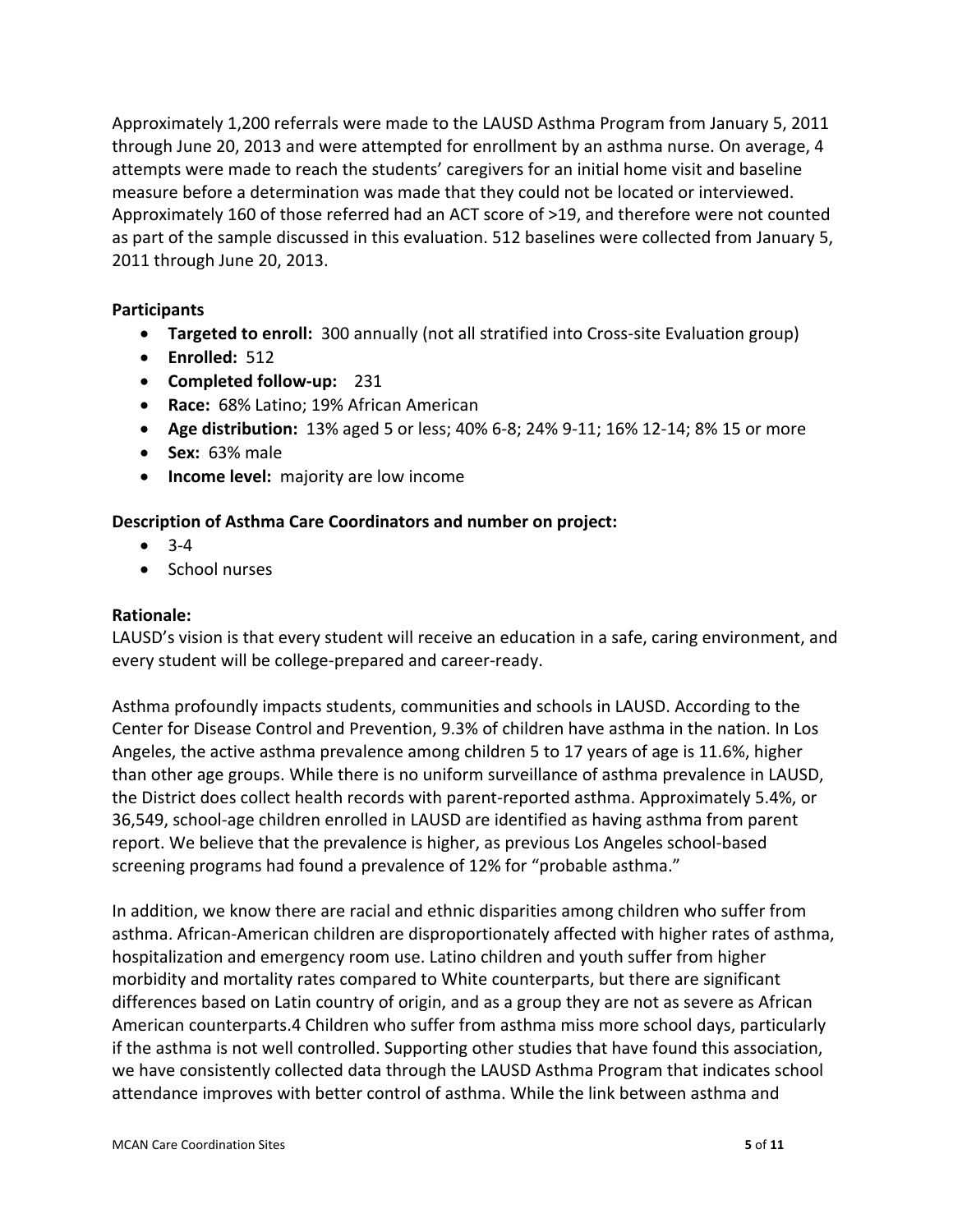academic achievement is not as well documented, it has been suggested that students that suffer from poorly controlled asthma have poorer academic performance. There are limited studies that have looked at this relationship, but it is well accepted that if children have better controlled asthma, attendance improves, and the potential for better learning and achievement is established. It is with this context in 2000, LAUSD established the Asthma Program within District Nursing to address asthma in students, schools and our communities.

# **Brief history of program**

Initially the Asthma Program was funded by a Center for Disease Control and Prevention (CDC) grant, and other funders over the years have included the Environmental Protection Agency (EPA), LA Care (a large Medicaid managed care health plan), and National Asthma Control Initiative (NACI). The Asthma Program staff included a core group of asthma nurses (school nurses) that provided an array of services, including home visitation, school visitation, case management, education, indoor air quality improvement training, environmental mitigation, and professional development. In 2005, LAUSD Nursing Services received a grant from the Merck Childhood Asthma Network (MCAN) to implement evidence –based programs that address childhood asthma and decrease health disparities. The grant facilitated the growth of the Asthma Program's home/school visitation by allowing additional staff to be hired, trained and deployed. The MCAN grant also allowed the Asthma Program staff to reach a larger geographical area in LAUSD, to reach underrepresented racial and ethnic groups, and refine and standardize the assistance to children with asthma and their families. A full description of the LAUSD Asthma Program and the outcomes is available in the "LAUSD Comprehensive Asthma Program: Final Report for Merck Childhood Asthma Network," March 31, 2010. In 2010, LAUSD was selected for Phase II of the MCAN grant-funded programs. In Phase II the Asthma Program researched and selected an evidence based care coordination model "Yes We Can" Children's Asthma Program and adopted and made modifications to make the model suitable for implementation within a school district. It should be noted that the Yes We Can model was used because so many of the components were aligned with the existing LAUSD Asthma Program, and certain components were adjusted or modified to begin to create "practice‐based evidence" on what works effectively to improve asthma outcomes in school settings.

# GOALS AND OBJECTIVES

- Improve access to and quality of asthma healthcare services for children enrolled in LAUSD schools by providing intensive care coordination services to high risk children and families
- Improve knowledge about asthma and self-management skills among affected children and their families
- Make communities and schools more asthma friendly to help children and families better manage the disease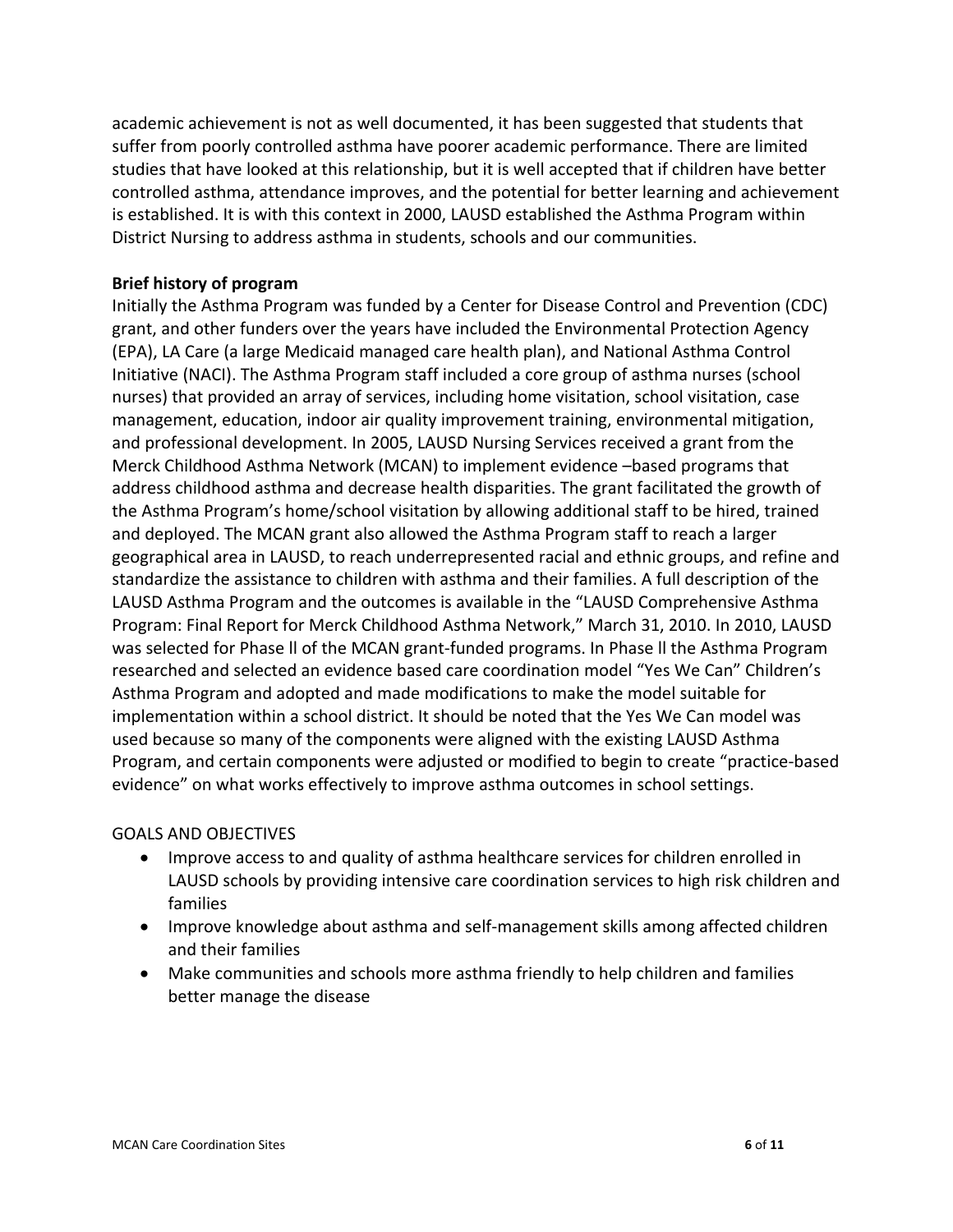# **Addressing Asthma in Englewood Project (AAEP)**

**Principal Investigator:** Dr. Victoria Persky, Professor of Epidemiology, University of Illinois at Chicago School of Public Health

**Lead Organization:** University of Illinois at Chicago School of Public Health

#### **Key partners:**

- Damen Clinic
- Beloved Community Family Wellness Center (FQHC)
- St. Bernard Hospital
- Teamwork Englewood

**Geographic Area of Focus:** Communities of Englewood and West Englewood, located seven miles south of downtown Chicago

**Eligibility Criteria:** Children with a physician diagnosis of asthma aged 0‐18 living in the communities of Englewood and West Englewood (this is the only site that did not require that the asthma be persistent)

**How families were recruited/enrolled:** Community Health Educators (CHE) recruit and provide education one day per week at local clinics: St. Bernard Hospital, Damen Clinic, Beloved and Englewood Neighborhood Clinic/UIC ; participants are also referred directly by a physician, schools, community based organizations, community events, and families already enrolled in the program

# **Participants**

- **Targeted to enroll:** 200
- **Enrolled:** 203
- **Completed follow‐up:** 134
- **Race:** 97% African American
- **Age distribution:** 28% aged 0‐4; 45% 5‐11; 27% aged 12 and up
- **Sex:** 57% male
- **Income level:**

# **Description of Asthma Care Coordinators and number on project:**

- $1-2$
- RN who was a parish nurse
- Another person provided education in the clinics towards end of project; not sure what her training was
- At start there was a CHE who ended up not following protocol, and the families she served are not included in the data set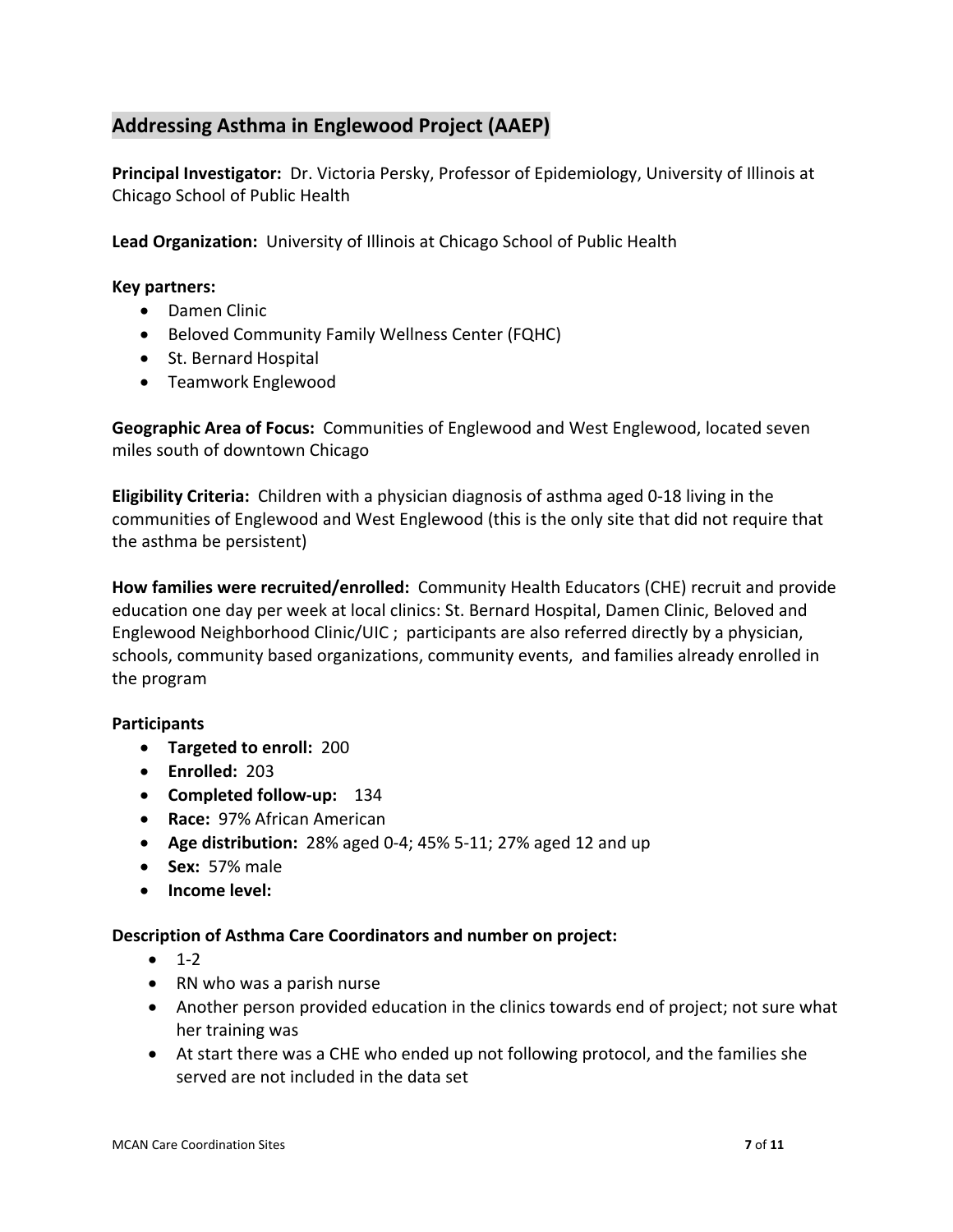# **Brief history of program**

Phase I: Phase I of AAEP was a natural evolution of twenty years of Dr. Persky and Turyk's experience with community based asthma interventions based on the community health worker model. Previous projects had been lodged in health centers, schools, and community groups. The most developed of these programs was the Controlling Asthma in America Project funded by CDC. Several issues arose from that initiative that remained unresolved at its completion. The targeted area included a diverse group of 500,000, the size and diversity of which precluded comprehensive screening of the schools and provider intervention.

There were challenges inherent in lodging educators at a variety of sites across the city. Results from the home intervention program showed large and significant decreases in measures of asthma morbidity. There were approaches, however, developed by others for integration with local providers that would allow for greater integration of community health works with local health care providers. Our approach in Phase I was to modify our geographically defined multifaceted intervention to a smaller, very challenged community on the South Side of the city, incorporating approaches used in previous studies: Kreiger (2002, 2005), Evans et al (NCICAS, 1999) and Morgan et al (ICAS, 2004). In Phase I we screened almost all the schools in the targeted community, educated many of the health care providers and community groups and achieved more than 50% reduction in asthma morbidity and health care utilization. We felt, however, that more progress could be achieved in overall care coordination.

Phase II: The purpose of Phase II of AAEP was to define the extent to which a refined coordinated care model improves asthma outcomes and identifies specific strategies that are most effective utilizing a Community Health Educator (CHE) focused approach based on Yes We Can and a focused home intervention that would be enhanced with a more solidified physician‐ based effort. During Phase II of the project we refined the intervention model developed in Phase I of AAEP. Specifically we sought to demonstrate improved communications among families with CHEs, medical providers, schools and social service providers. The project aimed to further strengthen linkages among families of children with asthma and the institutions serving them, increase asthma knowledge in the Englewood and West Englewood communities, develop local infrastructures to address the disease, and provide home education and case management for families with more intensive follow‐up where appropriate, as well as monitoring of cost and benefits of individual intervention components.

# **Rationale**

AAEP was initially conceptualized as a community based, rather than provider based, program with strong ties with local clinics and individual practitioners. This model was founded on the lack of central health care facilities in the area, decentralization of the provider base and minimal infrastructures on which to build the program. The structure was created to reach underserved families without strong ties to large health care providers. A major goal was to work with community based organizations to help develop sustainable infrastructures.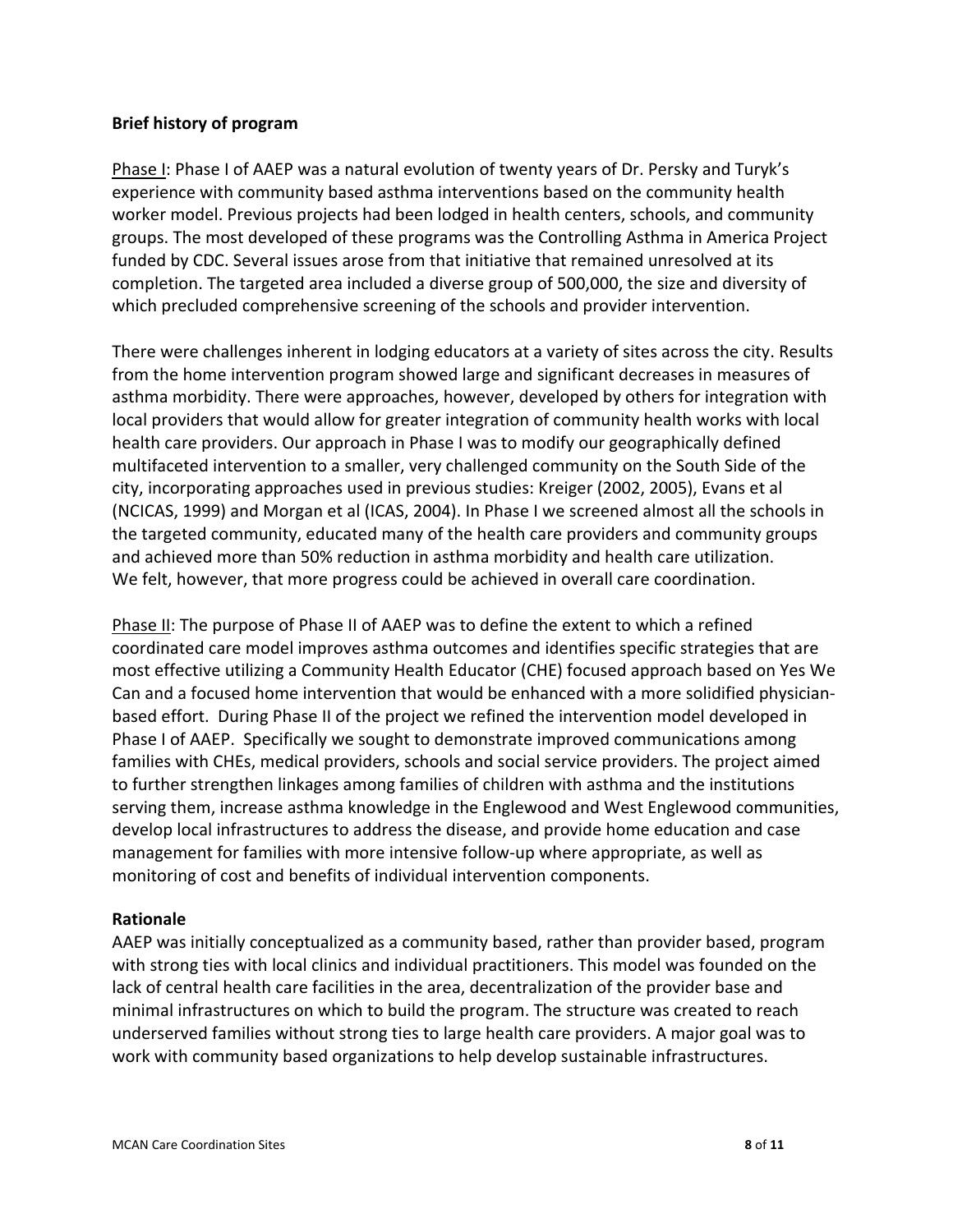# **La Red de Asma Infantil de Merck de Puerto Rico**

# **Co‐Principal Investigators:**

- Marielena Lara, MD, MPH ‐ RAND
- Gilberto Ramos Valencia, DrPh University of Puerto Rico

# **Co‐Lead Organizations:**

- RAND Corporation
- University of Puerto Rico

**Geographic Area of Focus:** The G8 Communities, located in San Juan, Puerto Rico

# **Key partners:**

• HealthproMed, Inc. (FQHC in San Juan)

**Target Population:** Children with moderate and severe asthma who live in the G8 communities and receive clinical care from the Federally Qualified Health Center HealthProMed.

**Eligibility Criteria:** Moderate and severe asthma, 0 – 17 years, receiving health care from Health Pro Med Community Clinic. Required a caregiver report of a medical professional diagnosis of asthma and any of the following:

- 1) daily asthma symptoms in the last two weeks
- 2) two or more nights of asthma symptoms in the last 2 weeks
- 3) 1 or more asthma hospitalizations in the last year
- 4) 2 or more ED asthma visits in the last year
- 5) use of preventive asthma medicine every day during the last week or rescue medicine at least twice a week.

**How families were recruited/enrolled:** Participants were referred from Health Pro Med, a federally funded health center. Caregivers of potential participants were approached by trained La Red Spanish speaking staff in HealthproMed's Pediatric Clinics and asked to complete an 8‐item interviewer delivered screening tool to determine if the child had moderate or severe persistent asthma. To maximize recruitment efforts we also worked with community leaders to recruit children with asthma who may be eligible, made community presentations, provided an inservice session for health care facility and social work personnel on the study's referral procedures, and provided staff to help with the referral process during pediatric clinic times. Promotional flyers were distributed to community leaders, and posted in the health care facilities, pediatric clinics and EDs where children are treated for asthma. Many families were recruited by "word of mouth" from enthusiastic and satisfied study participants.

# **Participants**

- **Targeted to enroll:** 250
- **Enrolled:** 250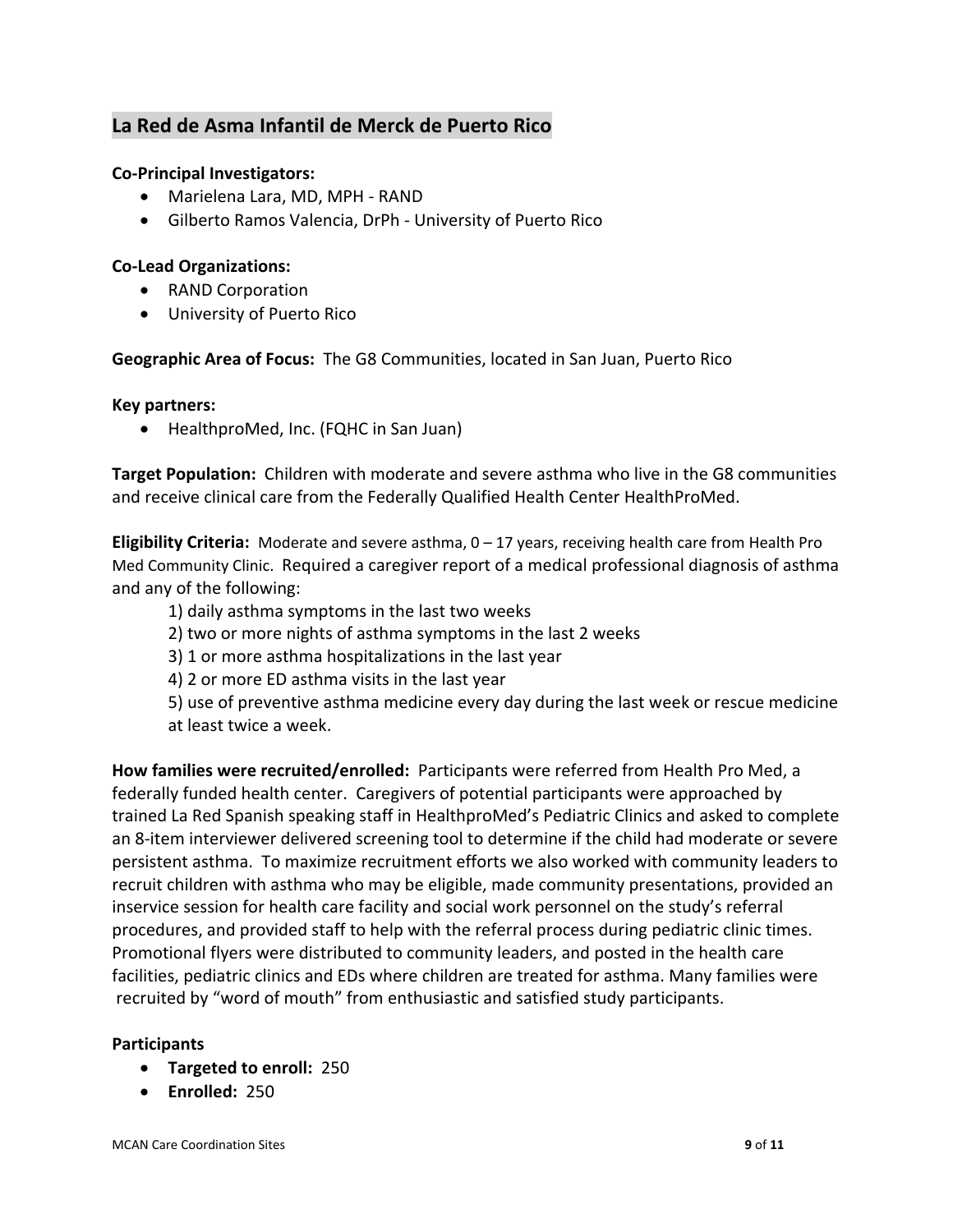- **Completed follow‐up:** 192
- **Ethnicity:** 98.4% Hispanic
- **Age distribution:** 64% aged 0‐4; mean age 7.06 years
- **Sex:** 50.5% male
- **Educational level:** 85% of caregivers were high school graduates or less

# **Description of Asthma Care Coordinators and number on project:**

- $-2-3$
- Health educator has MPH and conducts in-clinic education
- CHWs do home visits for trigger remediation; been involved in La red for many years

# **Brief history of program**

Children living in the US Commonwealth of Puerto Rico have the highest asthma prevalence rates of all US children, with forty to fifty percent of Island children affected. Responding to this need a highly committed group of community, health care, housing, and academic partners have over the last 13 years developed and implemented multiple interventions aimed at preventing and managing childhood asthma in 4 communities in San Juan Puerto Rico. To date, these interventions have been implemented over three distinct waves, initially in the Luis Lloréns Torres Housing Project (waves 1, 2), the Manuel A. Pérez Housing Project (wave 2), the Nemesio Canales project (wave 3), and most recently the G‐8 communities including Barrio Obrero both in San Juan. Each wave consists of a separate group of children with asthma, who have participated in a range of interventions evaluated by pre‐ post measures. Each subsequent wave has incorporated adaptation and fine‐tuning from previous waves. The La Red Project is a collaboration between the University of Puerto Rico School of Public Health and the RAND Corporation to continue to implement and adapt the Yes We Can clinic-based intervention and the Inner-City Asthma Study home-based intervention for children with asthma in San Juan, Puerto Rico. The two organizations forged a partnership with the Federally Qualified Health Center HealthProMed to serve families living in the "G8" neighborhoods.

# **Rationale**

The rationale for our care coordination program and study for MCAN Phase 2 was based on our experience during Phase 1. *La Red*'s Phase 1adaptation of the YWC and ICAS interventions was very effective in improving asthma childhood outcomes and quality of care in the Puerto Ricans communities studied during Phase 1. We believe that an important factor in the observed success was the combination of the key intervention components of YWC and ICAS. *La Red* drew upon the strengths of the YWC team‐based model and supplemented it with the strength of the tightly designed, intense, and tailored environmental intervention established by ICAS. YWC did not emphasize identifying and remediating home environmental risk factors and ICAS did not provide asthma education or team-based case management. However, we believe that by integrating the two approaches, *La Red* was able to provide a more complete asthma intervention that transcended the limitations of these two evidence‐based approaches.